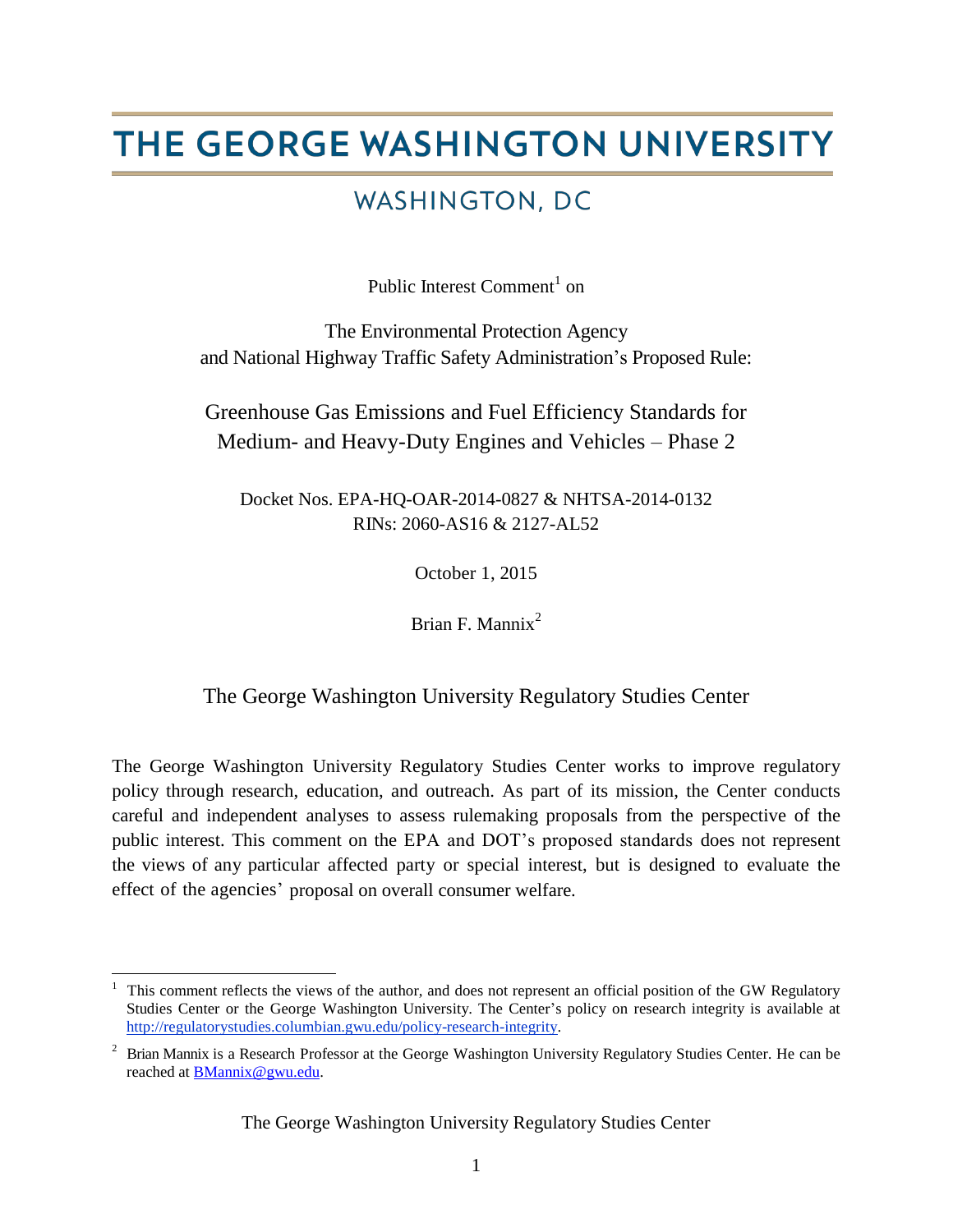### **Introduction**

In response to a directive from President Obama, $3$  and using their respective statutory authorities, the Environmental Protection Agency (EPA) and the Department of Transportation's National Highway Traffic Safety Administration (NHTSA) have jointly proposed a set of standards<sup>4</sup> to regulate greenhouse gas emissions and (almost equivalently) fuel efficiency for medium and heavy-duty engines and vehicles. In contrast to the Corporate Average Fuel Economy (CAFE) Standards that NHTSA has long administered, the vehicles covered by the current proposal are almost entirely commercial vehicles used by businesses – not by households.

The President said: "[I]mproving gas mileage for these trucks are [sic] going to drive down our oil imports even further. That reduces carbon pollution even more, cuts down on businesses' fuel costs, which should pay off in lower prices for consumers. So it's not just a win-win, it's a win-win-win. You've got three wins. . . And businesses that buy these types of trucks have sent a clear message to the nearly 30,000 workers who build them: We want trucks that use less oil, save more money, cut pollution."

Do the proposed standards create a win-win-win? And if they do, why must they be mandated? Isn't the "clear message" sent by the businesses that buy these trucks sufficient? These are the kinds of questions that should be answered in the Draft Regulatory Impact Analysis (RIA) that accompanies the proposed standards. Unfortunately, while the RIA contains some good economic analysis, it ultimately makes claims about the standards' fuel-saving benefits that are not plausible. The majority of the forecast benefits take the form of cost savings by the businesses that buy and use the regulated vehicles – businesses that are already well-informed about their own cost structure, and are well-positioned to make the optimum choices. Forcing businesses to make investments that they have thoroughly studied, and rejected, cannot create economic surplus.

There are, of course, other categories of benefits detailed in the RIA that are distinct from the private fuel savings. But the credibility of the overall analysis is undermined by the fact that it appears to be hard-wired to produce a "win-win-win" result. It is as if the analysis contains a "defeat device" designed allow the standards to pass the benefit-cost test; the RIA demonstrates that the standards will produce very large net benefits on paper – benefits that the standards cannot possibly achieve on the road.

 $\overline{\phantom{a}}$ <sup>3</sup> [Remarks by the President on Fuel Efficiency Standards for Medium and Heavy-Duty Vehicles,](https://www.whitehouse.gov/the-press-office/2014/02/18/remarks-president-fuel-efficiency-standards-medium-and-heavy-duty-vehicl) February 18, 2014.

<sup>&</sup>lt;sup>4</sup> "Greenhouse Gas Emissions and Fuel Efficiency Standards for Medium and Heavy-Duty Engines and Vehicles-Phase 2; Proposed Rule." Federal Register Vol. 80, No. 133, July 13, 2015 (Book 2 of 3 Books), pp. 40137– 40766.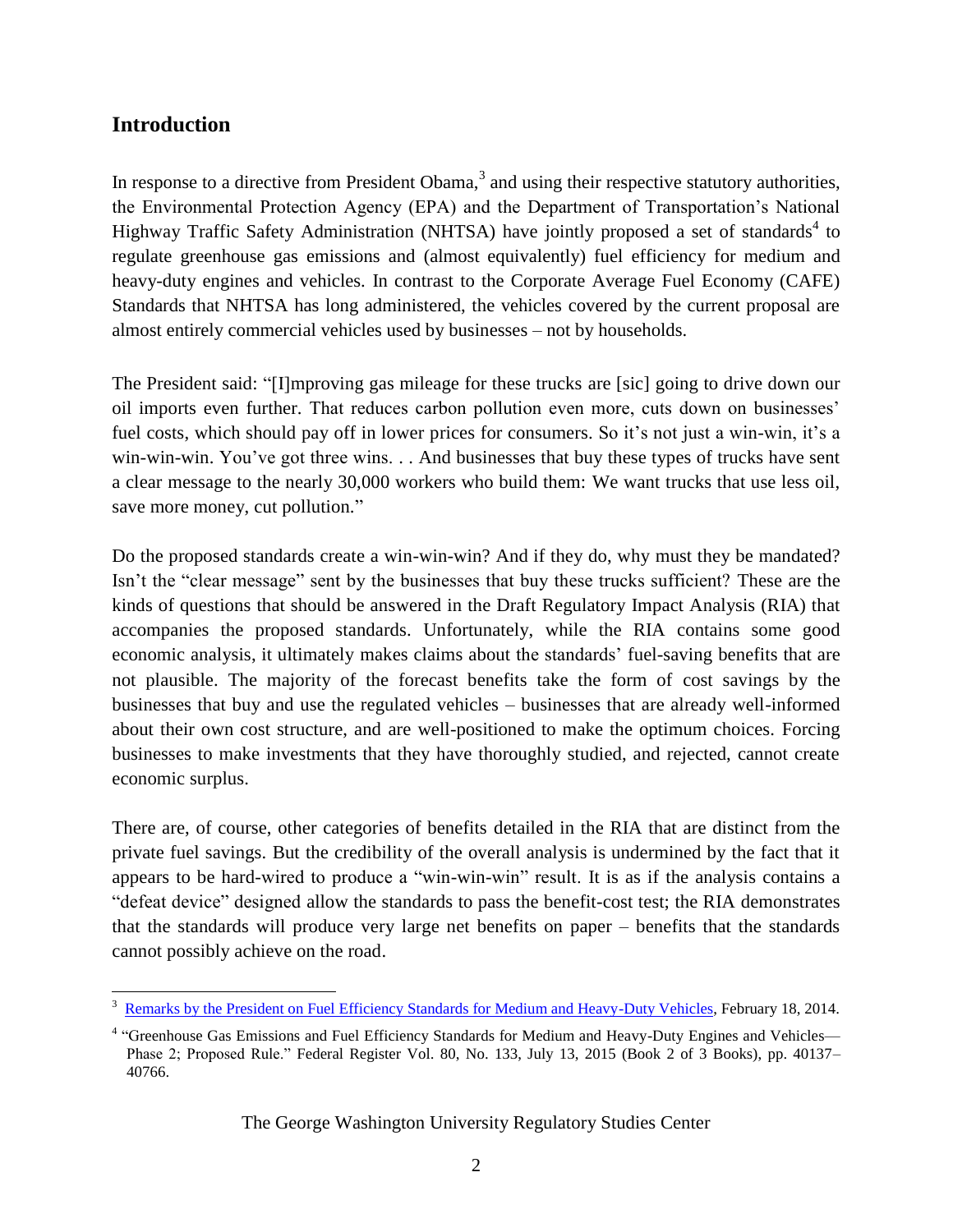# **The Proposed Standards**

EPA and NHTSA have jointly proposed Phase 2 fuel economy standards that will apply to companies that manufacture, sell, or import either heavy duty engines or trucks, including tractor-trailer trucks, "vocational" (e.g., garbage) trucks, all types of buses, RVs, and pick-ups and vans in the ¾ ton to 1 ton range. This rulemaking is part of President Obama's Climate Action Plan;<sup>5</sup> it expands on earlier fuel economy standards for light duty vehicles, and on "Phase 1" standards for medium and heavy-duty vehicles (MDVs and HDVs). The proposed Phase 2 standards for MDVs and HDVs will impose various requirements for model years 2018 through 2027, including, for the first time, requirements (affecting aerodynamic and rolling resistance) that apply to trailers, which by themselves do not generate any emissions.

EPA and NHTSA claim that, in the early years, the proposed standards can be achieved using existing technologies. In later years, however, the standards are technology-forcing – that is, the agencies assume innovations will be developed to allow the industry to comply with standards that, today, are not technically achievable. Some flexibility is built into the proposed standards in the form of averaging, banking, and trading (ABT) programs. But the flexibility is limited: "The ABT programs allow for emission and/or fuel consumption credits to be averaged, banked, or traded within each of the regulatory subcategories. However, credits are not allowed to be transferred across subcategories."

The other form of flexibility in the proposed standards is the use of various exemptions for small manufacturers, which exemptions may be grandfathered (i.e., not available to new entrants), capped (at historic production levels), and time-limited. These exemptions were developed in consultation with incumbent small manufacturers; similarly, the broadly applicable standards were developed in consultation with incumbent large manufacturers.

# **Regulatory Impact Analysis**

This comment focuses on the Draft Regulatory Impact Analysis prepared by EPA and NHTSA jointly, and especially on the RIA's framework for benefits and costs and the conceptual framework for evaluating impacts. The RIA estimates that the standards will save vehicle owners \$170 billion in fuel costs over the lifetime of the vehicles sold, plus an additional \$60 billion in environmental and other external benefits. It estimates that the average household

 $\overline{\phantom{a}}$ <sup>5</sup> The White House, The President's Climate Action Plan (June, 2013). [www.whitehouse.gov/share/climate-action](http://www.whitehouse.gov/share/climate-action-plan)[plan.](http://www.whitehouse.gov/share/climate-action-plan)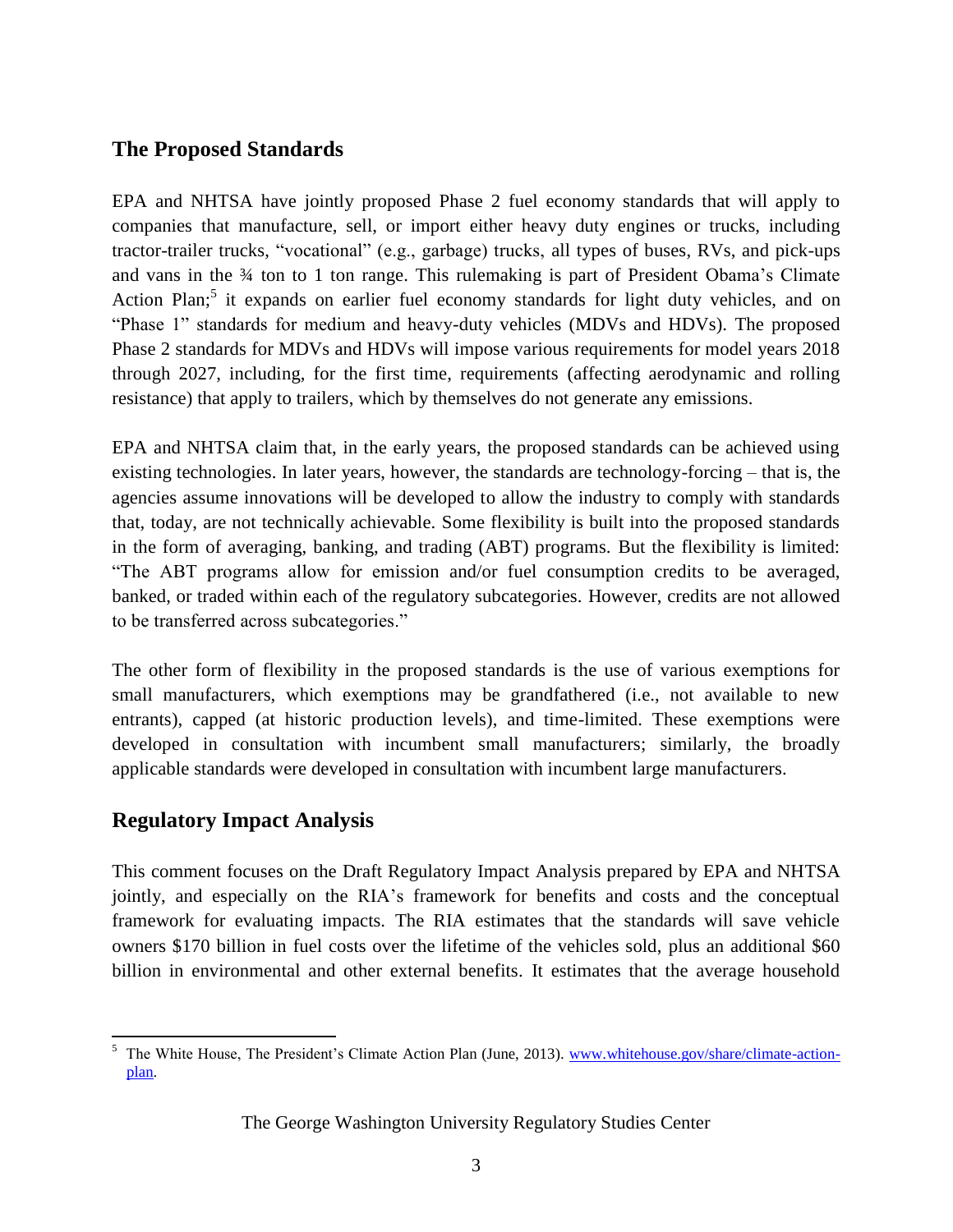could save nearly \$150 a year by 2030, and \$275 a year by 2040, due to reduced transportation costs for goods that they consume.

It is important to remember why we do regulatory analysis. It is not to serve as a marketing tool, or to generate political talking points. Regulations have the force of law and, by their nature, are coercive. Before regulatory agencies use force against U.S. citizens, we ask them to justify it by demonstrating that the action will do more good than harm.<sup>6</sup> That requires an honest appraisal of who is made better or worse off, and by how much. This RIA is designed to tell a happy story where everybody wins, but it is a false one. The claim that the private benefits due to the Phase 2 standards will many times larger than the private costs cannot be reconciled with the basic principles of benefit-cost analysis.

The discussion below touches on several other features of the RIA – both strengths and weaknesses – before returning to the question of private benefits.

#### *Rebound Effect*

The RIA makes a considerable effort to characterize and quantify the "rebound effect" – the changes in fuel consumption and in other variables that result when more energy-efficient vehicles are used more intensively because the cost of using them has declined.<sup>7</sup> The agencies should be applauded for recognizing the importance of rebound effects, which other agencies have been known to ignore. Markets are elastic, in countless dimensions, and it can be very difficult to anticipate the ways in which their dynamic response to regulatory interventions may differ from the static model that may represent the regulator's intent. There is an unfortunate tendency in the literature to coin new terms (see "leakage," and "backfire effect," in addition to "rebound") to describe these market responses, as if they were something new and surprising. The reality is that economists have known for a long time about the complexity and responsiveness of dynamic markets. Generally, unless a regulatory intervention is very carefully designed, the various price elasticities and cross-elasticities will tend to frustrate the attempts of regulators to move markets in a direction they are not willing to go, so that the forecast benefits may not fully materialize. Agencies should be encouraged to use models that fully reflect the elasticity of markets in the real world, and should be prepared to abandon regulatory strategies that, however well intentioned, do not appear to be effective under real-world conditions.

 $\overline{\phantom{a}}$ 

<sup>6</sup> Executive Order 12866: *Regulatory Planning and Review*. September 30, 1993.

 $7$  RIA, pp. 8-10 to 8-29.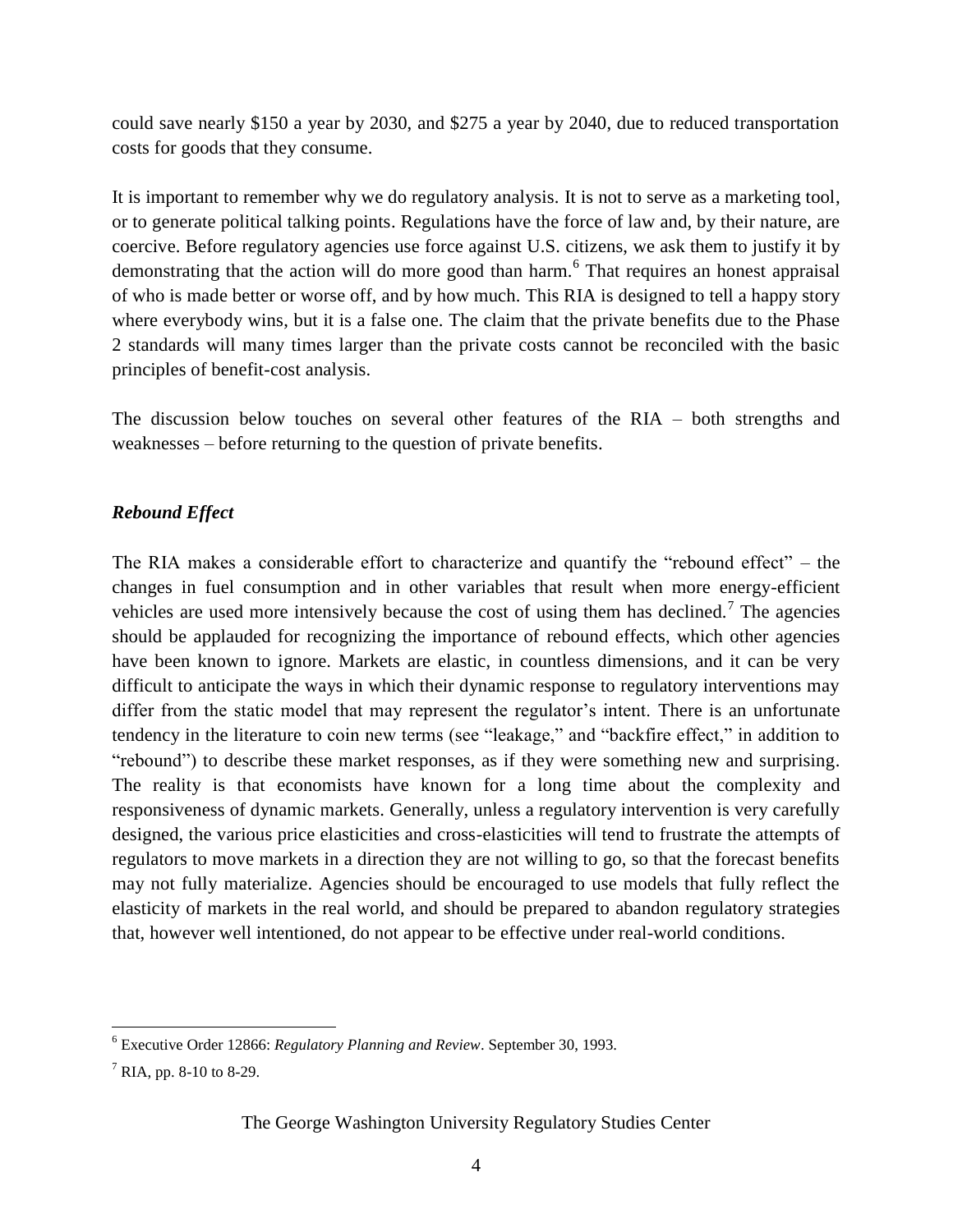#### *Social Cost of Carbon*

The goal of the President's Climate Action Plan is to reduce emissions of greenhouse gases. The proposed Phase 2 standards will primarily reduce emissions of carbon dioxide, although some other greenhouse gases are also covered, and are converted to their "carbon equivalent" for purposes of the analysis. The RIA uses a Social Cost of Carbon (SCC, or  $SC-CO<sub>2</sub>$ ) to assign benefits to the estimates of reduced emissions. There are numerous complexities and controversies surrounding the estimation of the SCC. Nonetheless, as we have argued elsewhere, it is correct, in principle, for agencies to use a uniform SCC in evaluating programs designed to reduce carbon emissions.<sup>8</sup>

In doing a sensitivity analysis, the RIA uses multiple estimates of the SCC – including one that is intended to explore the "fat tails" of the probability distribution. "The fourth value is the  $95<sup>th</sup>$ percentile of the SC-CO2 from all three models at a 3 percent discount rate. It is included to represent higher-than-expected impacts from temperature change further out in the tails of the SC-CO2 distribution (representing less likely, but potentially catastrophic, outcomes)."<sup>9</sup> Note, however, that only the hot tail is considered. We know from the geological record that very large climate risks exist on the cold side. A major glacial advance, which has happened dozens of times in the past, would wipe out much of North America and northern Europe. The RIA's use of only one tail of the distribution is an indication of bias in the analysis.

There is another flaw in the SCC used to calculate the climate benefits of the standards: the agencies are using an estimate that is global. That is, the SCC mostly (an estimated 80% to 93%) represents benefits that accrue to other countries, rather than to the United States. This is a useful exercise to go through as part of an international conversation on climate change and what to do about it. It is not, however, suitable for estimating the benefits of a unilateral domestic rulemaking.<sup>10</sup> Imposing costs on U.S. businesses and consumers in order to deliver

 $\overline{a}$ <sup>8</sup> Brian Mannix & Susan E. Dudley, "Public Comment on the Interagency Technical Support Document: Technical Update of the Social Cost of Carbon for Regulatory Impact Analysis under Executive Order No. 12866." *The George Washington University Regulatory Studies Center*, Washington, DC. February 26, 2014. [https://regulatorystudies.columbian.gwu.edu/sites/regulatorystudies.columbian.gwu.edu/files/downloads/OMB\\_20](https://regulatorystudies.columbian.gwu.edu/sites/regulatorystudies.columbian.gwu.edu/files/downloads/OMB_2013-0007_SCC.pdf) [13-0007\\_SCC.pdf](https://regulatorystudies.columbian.gwu.edu/sites/regulatorystudies.columbian.gwu.edu/files/downloads/OMB_2013-0007_SCC.pdf)

<sup>9</sup> RIA, p. 8-37.

<sup>&</sup>lt;sup>10</sup> Gayer and Viscusi note that "imposing a global perspective on benefits will increase the apparent desirability of the policy but will overstate the actual benefits to the American people."

See Ted Gayer and Kip Viscusi, "Determining the Proper Scope of Climate Change Benefits." *The George Washington University Regulatory Studies Center*, Washington, DC. June 4, 2014. [http://regulatorystudies.columbian.gwu.edu/sites/regulatorystudies.columbian.gwu.edu/files/downloads/Gayer-](http://regulatorystudies.columbian.gwu.edu/sites/regulatorystudies.columbian.gwu.edu/files/downloads/Gayer-Viscusi_Determining%20the%20Proper%20Scope%20of%20Climate%20Change%20Benefits.pdf)[Viscusi\\_Determining%20the%20Proper%20Scope%20of%20Climate%20Change%20Benefits.pdf](http://regulatorystudies.columbian.gwu.edu/sites/regulatorystudies.columbian.gwu.edu/files/downloads/Gayer-Viscusi_Determining%20the%20Proper%20Scope%20of%20Climate%20Change%20Benefits.pdf)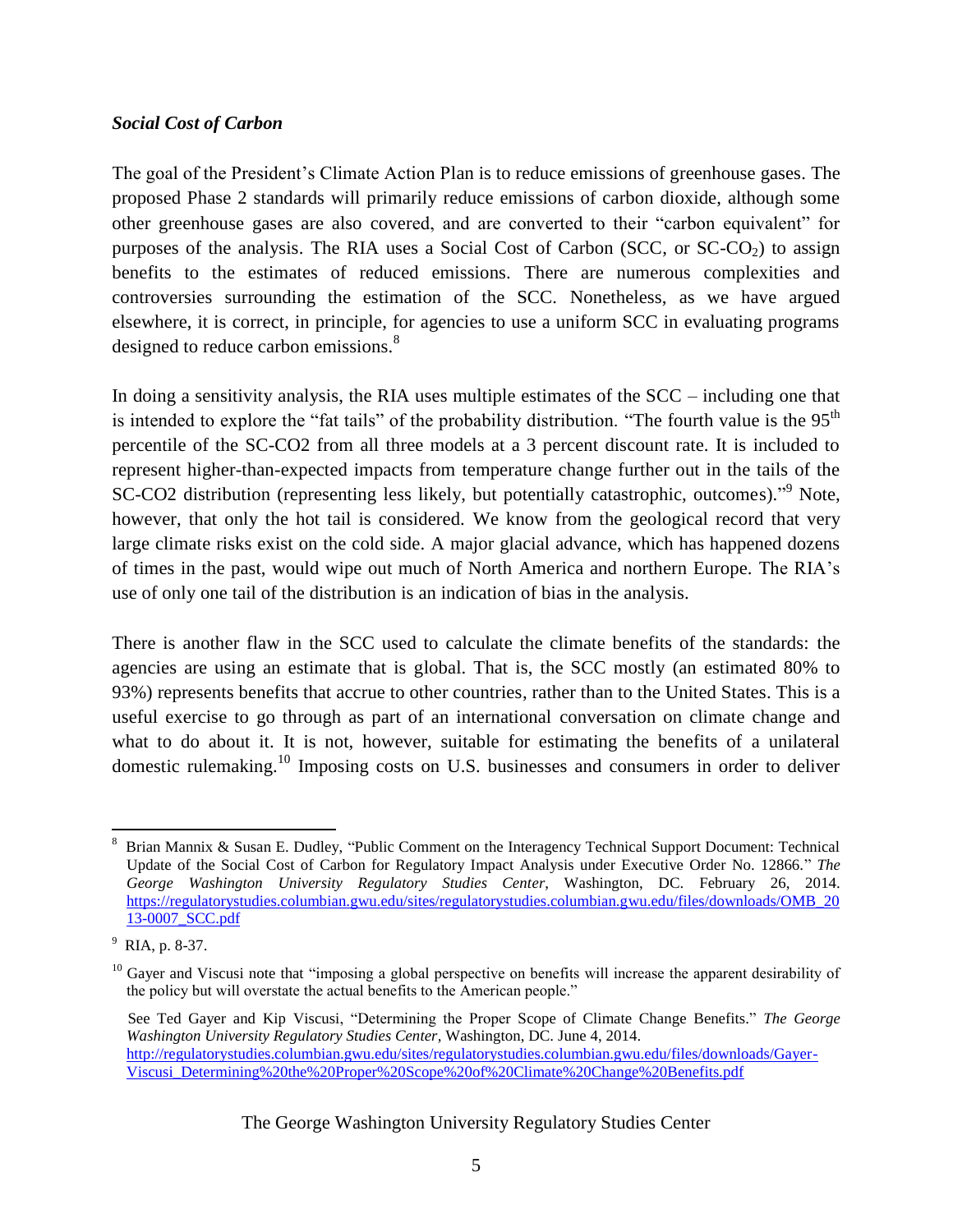benefits to other countries cannot be characterized as a "big step to grow our economy."<sup>11</sup> Nor is it clear that delivering foreign aid is consistent with the statutory authorities on which the agencies rely in this rulemaking. A domestic SCC would be a sounder basis for evaluating the benefits of the standards.

#### *Employment Impacts*

As required by President Obama's Executive Order 13563 (January 18, 2011), the RIA includes an analysis of employment impacts of the proposed standards.<sup>12</sup> President Obama's message announcing the standards indicated that he believed they would "bring jobs back to America."

The RIA acknowledges the difficulty of the task, reviews the literature, and makes heroic efforts to develop a credible model that would allow it to forecast job impacts within the motor vehicle manufacturing sector. Ultimately it is not able to reach a definitive conclusion:

The overall effect of these proposed rules on motor vehicle sector employment depends on the relative magnitude of the output effect and the substitution effect. Because we do not have quantitative estimates of the output effect, and only a partial estimate of the substitution effect, we cannot reach a quantitative estimate of the overall employment effects of these proposed rules on motor vehicle sector employment or even whether the total effect will be positive or negative.<sup>13</sup>

The RIA reaches similar conclusions about other sectors likely to be affected. One danger of this type of partial equilibrium analysis, which focuses primarily on the sectors directly affected by a rule, is that the analysis might have identified direct employment impacts while missing indirect impacts in sectors beyond the scope of the analysis. This is Bastiat's classic "seen and unseen" problem, and the RIA appears to be sensitive to the danger: "In an economy with full employment, the primary employment effect of a rulemaking is likely to be to move employment from one sector to another, rather than to increase or decrease employment."<sup>14</sup> It might have added that the same is likely to be true in an economy that does not exhibit full employment, at least within the limits of our ability to analyze such effects.

 $\overline{\phantom{a}}$ <sup>11</sup> [Remarks by the President on Fuel Efficiency Standards for Medium and Heavy-Duty Vehicles,](https://www.whitehouse.gov/the-press-office/2014/02/18/remarks-president-fuel-efficiency-standards-medium-and-heavy-duty-vehicl) February 18, 2014.

 $12$  RIA Section 8.11, p. 8-93 ff.

 $^{13}$  RIA, p. 8-101.

 $^{14}$  RIA, p. 8-103.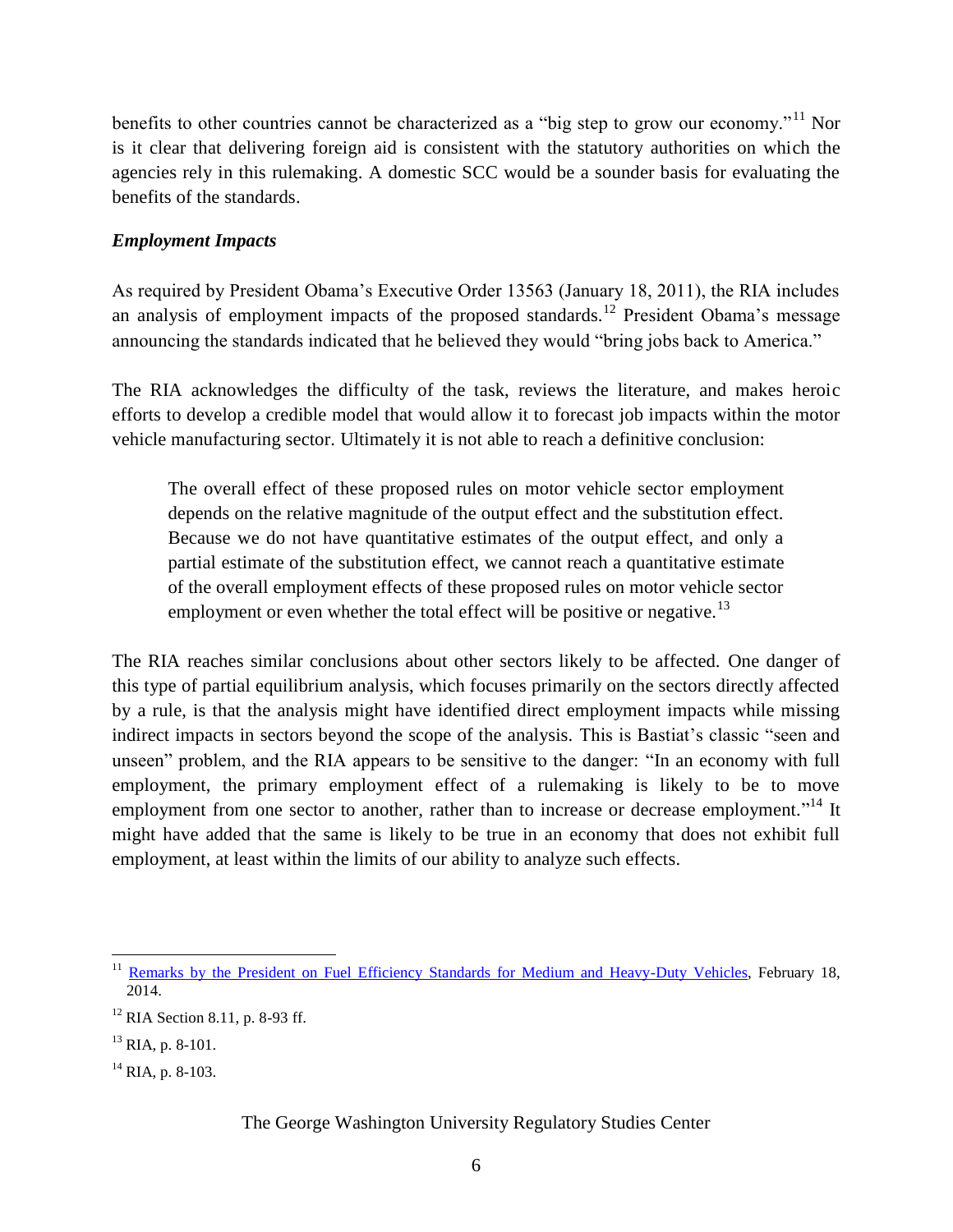This does not mean that unemployment is not a serious and chronic problem, nor that regulation is not an important cause of it. Regulation may be especially harmful when it inhibits recovery from a recession, and there are good reasons to examine the effect of regulatory policy on employment more broadly. Nonetheless, unless the rule affects the terms of employment directly, a forecast of employment impacts is not likely to be reliable or informative for any particular regulatory decision. The RIA is right to be cautious about generating such forecasts.<sup>15</sup>

#### *Impact on Competition*

The RIA does not include an analysis of the impact of the proposed standards on competition. Generally it is a good idea to explore such impacts, particularly to counteract the tendency of a benefit-cost analysis to point to one apparently "optimum" solution to a given problem. Such a calculated solution is rarely optimal, and never optimal for very long, so it is important not to lock it in. Moreover, competition remains the most effective overall regulator of economic performance and efficiency, and by-the-book regulators need to be very careful, while pursuing their own missions, not to inflict a greater harm by impairing competition. The proposed standards appear to have been developed in close consultation with industry incumbents, and incorporate prescriptive requirements that are likely to create barriers to entry. Rather than encouraging innovation, the standards are likely to make innovation very difficult. Even the exemptions for small manufacturers incorporate caps and grandfather features that appear to be designed to suppress competition.

The danger of impaired competition is even greater when regulations require the use of proprietary technologies. Complying with the proposed Phase 2 standards will require vehicle manufacturers to use a range of advanced technologies, discussed in detail in Chapter 2 of the RIA. In many cases these technologies appear to be proprietary. For example, the RIA discusses the effectiveness of SABIC Roof Fairing Technology<sup>16</sup> in reducing drag, but does not discuss the potential costs that can result when a regulation effectively requires the use of patented technologies, $17$  leaving manufacturers at the mercy of the patent holder. The agencies seem unconcerned about the danger of creating mandated monopolies: "We are currently coordinating with SABIC [Saudi Arabia Basic Industries Corporation] on future efforts to

l <sup>15</sup> For a more complete discussion of this problem, see Brian F. Mannix, "Employment and Human Welfare: Why Does Benefit-Cost Analysis Seem Blind to Job Impacts?" Chapter 10 in *Does Regulation Kill Jobs?*, University of Pennsylvania Press, 2013; Cary Coglianese, Adam Finkel, and Christopher Carrigan, editors.

 $^{16}$  RIA, p. 2-19.

<sup>&</sup>lt;sup>17</sup> "Saudi Basic Industries Corporation (SABIC) has passed the milestone of having more than 10,000 patents either issued or pending approval, making it the largest owner of intellectual property in the Middle East." Arab News, "SABIC becomes region's largest patent developer," 13 June 2014. <http://www.arabnews.com/news/585811>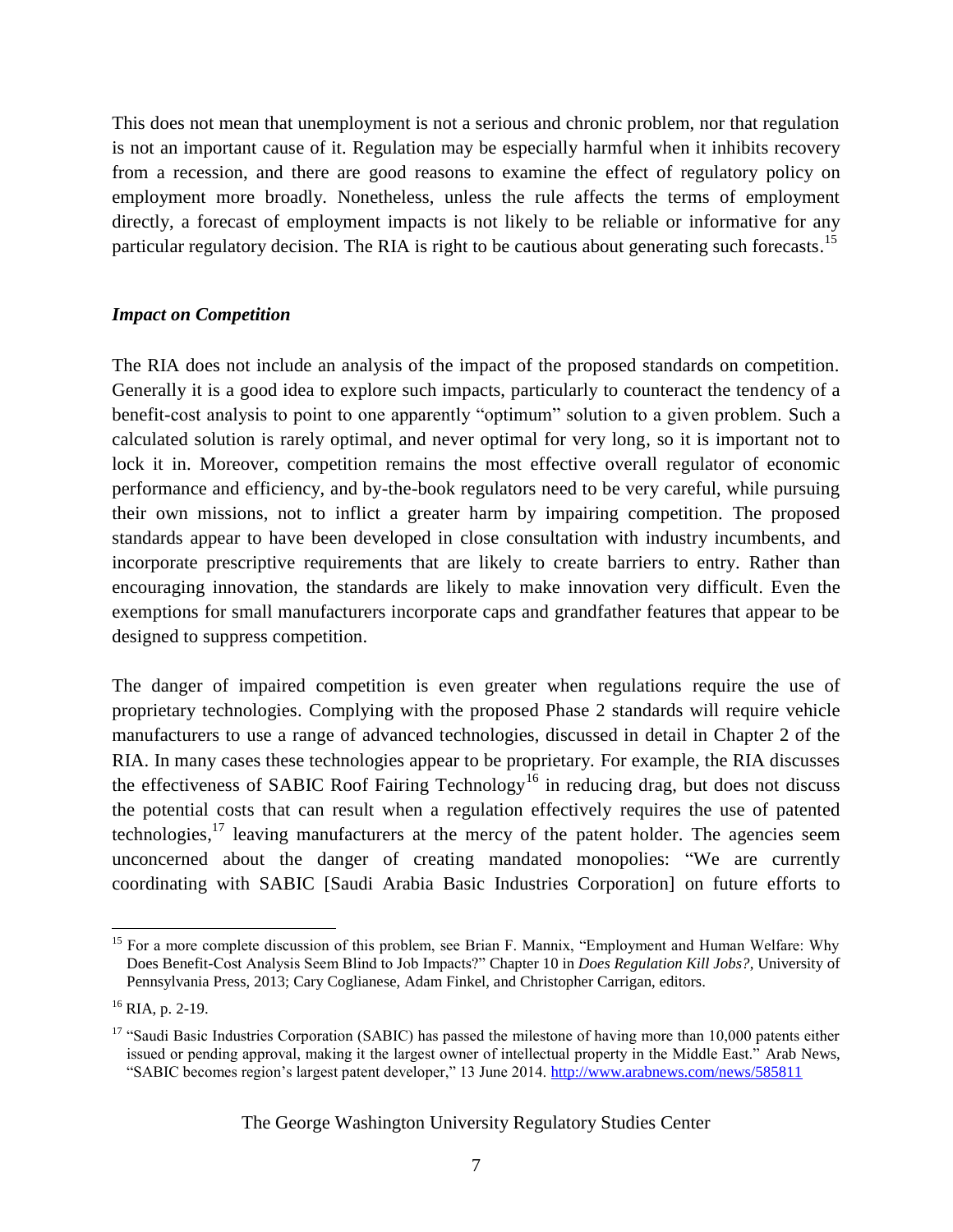determine feasibility and capability of this concept on additional areas of the tractor (e.g., bumper, hood, fuel tank/chassis skirt fairings, cab side extenders)."<sup>18</sup> The proposed standards appear to be dramatically increasing our dependence on proprietary intellectual property, even "as we take another big step to grow our economy and reduce America's dependence on foreign  $\delta$ <sup>19</sup>

#### *Private Benefits*

Increasingly, agencies that issue regulations mandating increased energy efficiency have made the claim that they are producing "private benefits" – somehow making consumers better off by depriving them of the choices that they would make on their own.<sup>20</sup> These claims are always suspect, and are sometimes justified by a claim that consumers suffer from "internalities" – behavioral anomalies that prevent consumers (but not regulators) from acting in their own best interest.<sup>21</sup> Such claims become especially implausible in the case of the proposed Phase 2 standards. Under every scenario and set of assumptions, fuel savings are the largest component of benefits, accounting for more than 50 percent of all benefits.<sup>22</sup> Yet this rule, because it applies to intermediate goods (vehicles) that are bought by sophisticated users, is ideal for illustrating what is wrong with the analytical techniques that are used to produce inflated estimates of private benefits. The RIA states the problem:

Economic theory suggests that interactions between vehicle buyers and sellers in a normally-functioning competitive market would lead HDV manufacturers to incorporate all technologies that contribute to lower net costs into the vehicles they offer, and buyers to purchase them willingly. Nevertheless, many readily available technologies that appear to offer cost-effective increases in HDV fuel efficiency (when evaluated over their expected lifetimes using conventional discount rates) have not been widely adopted, despite their potential to repay buyers' initial investments rapidly. This economic situation is commonly known as the "energy efficiency gap" or "energy paradox." This situation is perhaps

 $\overline{a}$ 

 $18$  RIA, p. 2-20.

<sup>&</sup>lt;sup>19</sup> President's remarks.

 $^{20}$  For example, Miller (2015) calculates that private benefits comprise 88% of all benefits from energy efficiency standards. Miller, Sofie E. "Whose Benefits Are They, Anyway? Examining the Benefits of Energy Efficiency Rules 2007 – 2014." *The George Washington University Regulatory Studies Center*, Washington, DC. September 2, 2015.

<sup>21</sup> Dudley & Mannix, "Please Don't Regulate My Internalities," *Journal of Policy Analysis and Management*, 2015. <http://www.appam.org/pointcounterpoint-please-dont-regulate-my-internalities-/>

<sup>22</sup> See Table 8-38, RIA p. 8-88.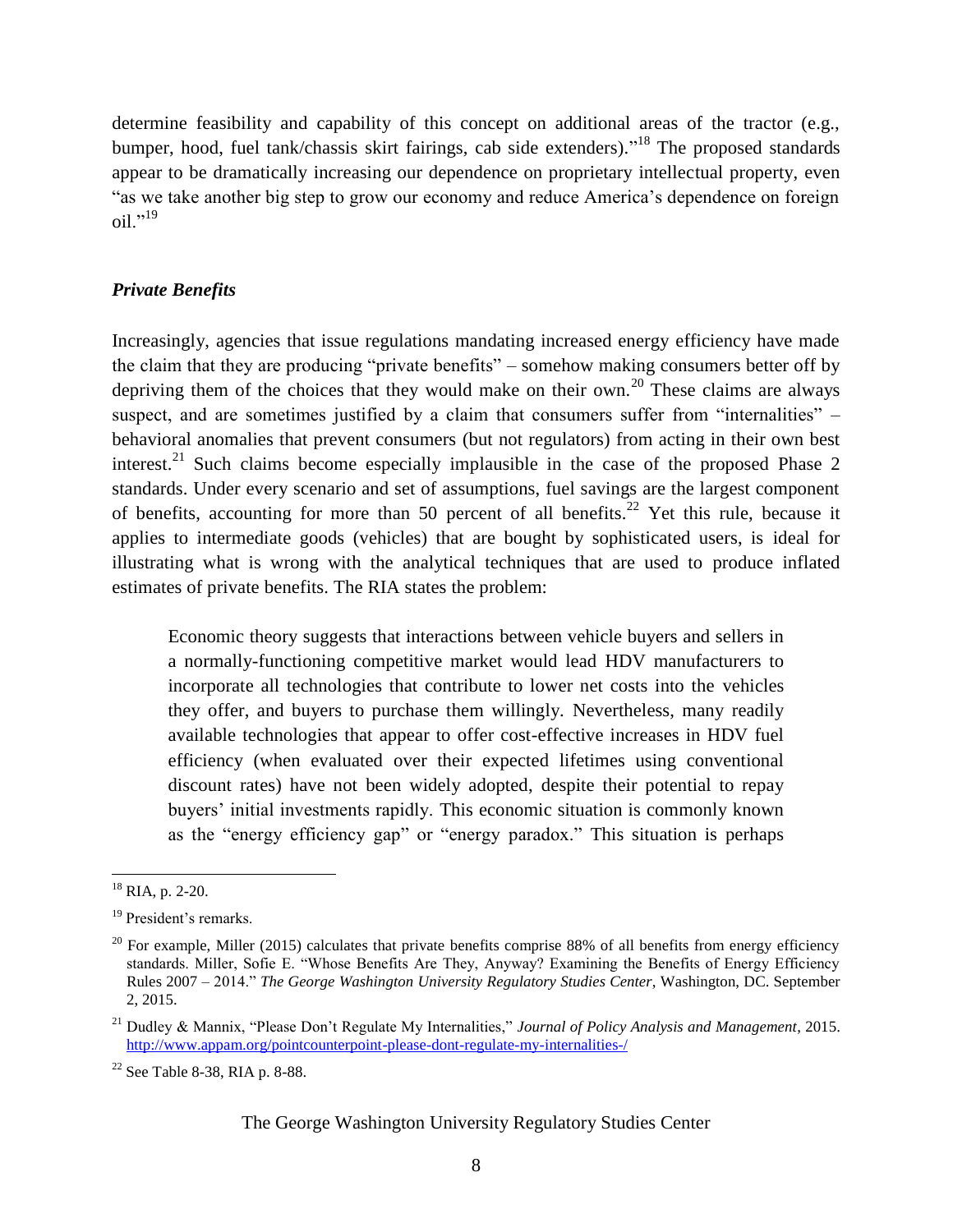more challenging to understand with respect to the heavy-duty sector versus the light-duty vehicle sector. Unlike light-duty vehicles – which are purchased and used mainly by individuals and households – the vast majority of HDVs are purchased and operated by profit-seeking businesses for which fuel costs represent a substantial operating expense. Nevertheless, on the basis of evidence reviewed below, the agencies believe that a significant number of fuel efficiency improving technologies would remain far less widely adopted in the absence of these proposed standards. $^{23}$ 

The RIA notes that one explanation for apparently irrational behavior on the part of regulated businesses is "... requirements of other regulations on HDVs."<sup>24</sup> The RIA does not identify what these requirements are, nor does it explain how issuing conflicting regulations is supposed to make things better. It offers other candidate theories to explain the anomaly:

*Imperfect information in the new and used vehicle markets.* Imperfect or asymmetrical information is often invoked as a reason to regulate, but it is difficult to make that case here. Vehicle buyers know how they plan to drive the vehicles, with what loads, under what conditions (altitude and temperature), and at what speeds. The RIA describes the industry as highly sophisticated and notes that some HDV buyers actually test the vehicles (including tractor-trailer combinations) for their performance under field conditions, with actual loads and drivers. This is far better information about fuel economy than EPA and NHTSA can ever hope to have.

*Principal-agent problems*. The RIA speculates that the HDV buyer may not be directly responsible for its future fuel costs, or the individual who will be responsible for fuel costs may not participate in the HDV purchase decision. These are routine matters of internal corporate management or marketplace bargaining. Companies are very good at figuring out their cost structure, and all the evidence in the RIA indicates that they put a great deal of effort into getting the fuel economy right. The only parties to all these transactions who may have a principal-agent problem are the regulatory agencies, and that is a reason to refrain from regulating, rather than a reason to intervene.

*Uncertainty about future fuel cost savings*. "HDV buyers may be uncertain about future fuel prices, or about maintenance costs and reliability of some fuel efficiency technologies." And rightly so. Any casual observation of fuel prices in recent years leads to the conclusion that

 $\overline{\phantom{a}}$  $^{23}$  RIA, p. 8-3.

 $^{24}$  RIA, p. 8-4.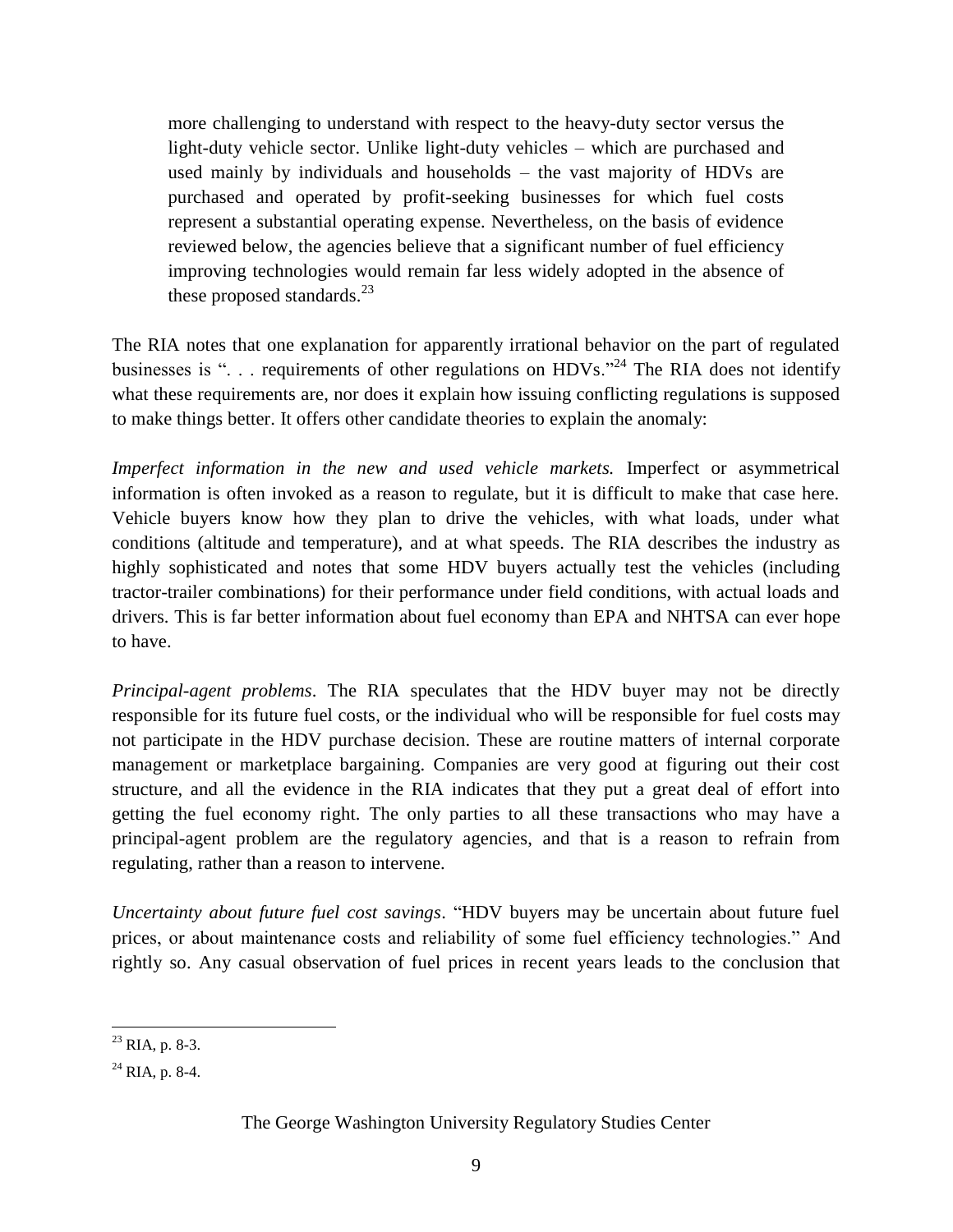investments in fuel economy, even if they work exactly as intended, are among the riskiest investments that a business might make.<sup>25</sup>

*Adjustment and transaction costs*. These include the "costs associated with training drivers to realize potential fuel savings enabled by new technologies, or with accelerating fleet operators' scheduled fleet turnover and replacement to hasten their acquisition of vehicles equipped with these technologies." But these are real costs, and need to be accounted for in the benefit-cost analysis. Regulations cannot create economic benefits by instructing businesses to ignore these costs. EPA states:

Other explanations for the limited use of apparently cost-effective technologies that do not involve market failures include HDV operators' concerns about the performance, reliability, or maintenance requirements of new technology under the demands of everyday use, uncertainty about the fuel savings they will actually realize, and questions about possible effects on carrying capacity or other aspects of HDVs' utility.<sup>26</sup>

These are not "failures of the HDV market," however; they are rational business decisions. Regulators' attempts to override them can only produce net private costs, not private benefits. Take, for example, uncertainty about fuel savings, which causes HDV buyers to discount such projected savings. One factor in this uncertainty is the price of fuel; the graph below is the retail price reported by Washington State's Department of Transportation:

l

<sup>25</sup> David R. Henderson, "The Economics of Fuel Economy Standards," *Regulation Magazine*, 1985, 47. <http://object.cato.org/sites/cato.org/files/serials/files/regulation/1985/1/v9n1-6.pdf>

 $26$  RIA, p. 8-4.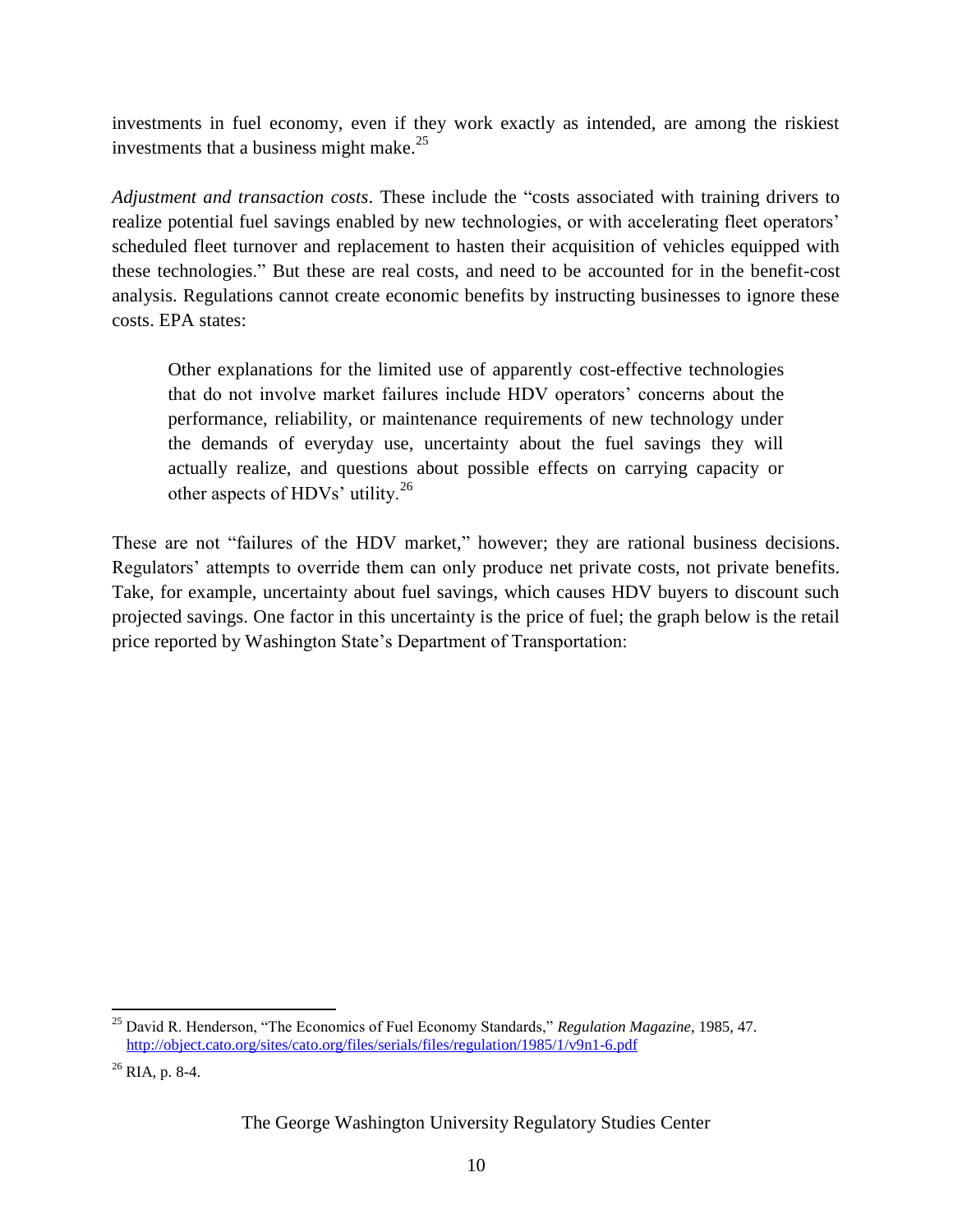

Investments in fuel-saving technology are among the riskiest investments that businesses make. And there are more risks beyond the price risk. Right now, millions of buyers of light Volkswagen diesel vehicles are very disappointed to learn that they are not getting the performance that they thought they would get. Buyers of HDVs must recognize that fuel-saving technology do not always deliver what they promise.

Uncertainties like this are one reason why the apparent discount rate that businesses apply to fuel-saving technologies is so high. Yet the RIA applies discount rates of 3 and 7 percent. It is standard practice for the government to use risk-free discount rates to its own investments, because the government is large enough to self-insure, and no one project is more than a small component of a very large portfolio of government projects. But buyers of HDVs generally are not using government funds. It is inappropriate to apply the parameters of public finance to private businesses that face real opportunity costs, capital constraints, and financial risks. It does not create economic value when regulation forces private businesses to forego higher or more certain investments in order to make mandated investments. Before applying a risk-free social discount rate to the stream of private costs and benefits associated with a regulation, the capital costs imposed on businesses and individuals should be converted to a consumption-